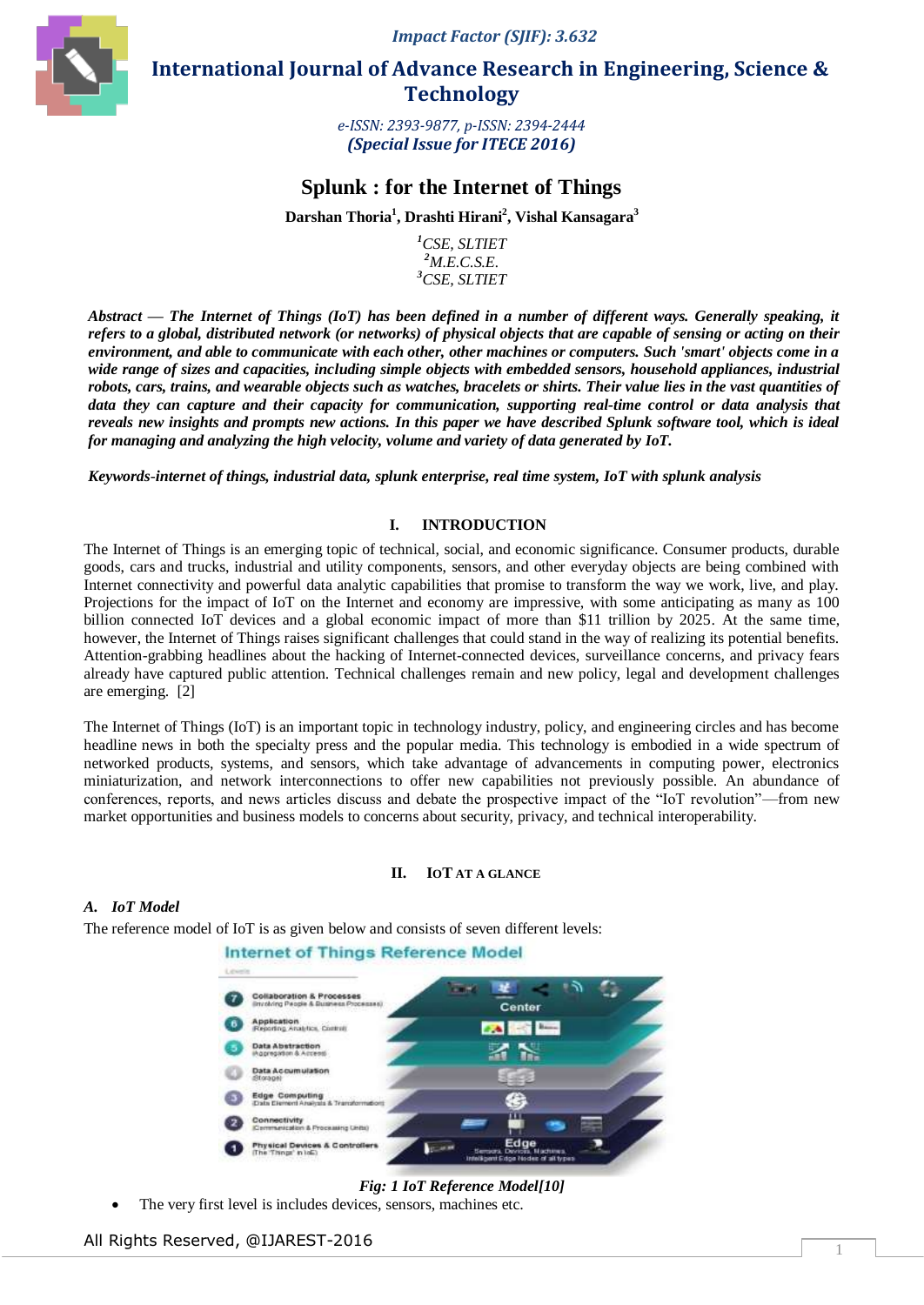- The second level includes communication and processing units.
- The third level is responsible for data element analysis and transformation.
- The fourth level does data storage.
- The fifth level is responsible for data abstraction for aggregation and access.
- The sixth level includes applications like reporting analytics and control.
- The last seventh level is responsible for collaboration of people and business processes.

#### *B. IoT Applications*

Internet of things is used for smart-X applications like smart cities, smart energy and smart grid, smart mobility and transport, smart home, smart building and infrastructure, smart factory and smart manufacturing, smart health, food and water tracking and security, smart logistic and retail etc., from which applications are given below with examples. [4]

| <b>User Element</b> | <b>Description</b>                  | <b>Examples</b>                                                          |
|---------------------|-------------------------------------|--------------------------------------------------------------------------|
| Human               | Devices attached or inside          | Devices (wearable's and ingestible) to monitor and maintain human        |
|                     | the human body                      | health and wellness; disease management, increased fitness, higher       |
|                     |                                     | productivity                                                             |
| Home                | Buildings where people live         | Home controllers and security systems                                    |
| Retail              | <b>Spaces</b><br>where<br>consumers | Stores, banks, restaurants, arenas – anywhere consumers consider and     |
| Environments        | engage in commerce                  | buy; self-checkout, in-store offers, inventory optimization              |
| Offices             | Spaces where<br>knowledge           | Energy management and security in office buildings; improved             |
|                     | workers work                        | productivity, including for mobile employees                             |
| Factories           | Standardized<br>production          | Places with repetitive work routines, including hospitals and farms;     |
|                     | environments                        | operating efficiencies, optimizing equipment use and inventory           |
| Worksites           | production<br>Custom                | Mining, oil and gas, construction; operating efficiencies, predictive    |
|                     | environments                        | maintenance, health and safety                                           |
| Vehicles            | inside<br>moving<br><b>Systems</b>  | Vehicles including cars, trucks, ships, aircraft, and trains; condition- |
|                     | vehicles                            | based maintenance, usage-based design, pre-sales analytics               |
| Cities              | Urban environments                  | Public spaces and infrastructure in urban settings; adaptive traffic     |
|                     |                                     | control, smart meters, environmental monitoring, resource management     |
| Outside             | urban<br>Between                    | Outside uses include railroad tracks, autonomous vehicles (outside       |
|                     | environments (and outside           | urban locations), and flight navigation; real-time routing, connected    |
|                     | other settings)                     | navigation, shipment tracking                                            |

*Table 1 : IoT Applications*

## *C. IoT Challenge*

The IoT is a natural evolution of the world's networks. Just as people became more connected by devices and applications during the explosion of the social media revolution, devices, sensors and industrial equipment are also becoming more connected—and are consuming and generating data at an unprecedented pace.

Disparate and deployed connected devices can provide a unique touch point to real-world operations and conditions. But collection, storage and insight of the machine data generated by the Internet of Things can be a challenge. Few architectures and applications are designed to handle the constant streams of real-time events, sensor readings, user interactions and application data produced by massive numbers of connected devices.

There are two distinct segments of the IoT—the largely siloed, enterprise-managed industrial systems, consisting of legacy applications and heavy equipment (e.g., oil and gas, power distribution and manufacturing systems); and consumer-focused, cloud-connected devices like connected vending machines, wearable's and smart home appliances. Whether in industrial systems or the consumer-focused IoT, the constant processes, applications, interactions, sensor readings, geolocation information and streams of data can be easily managed and analyzed using Splunk software.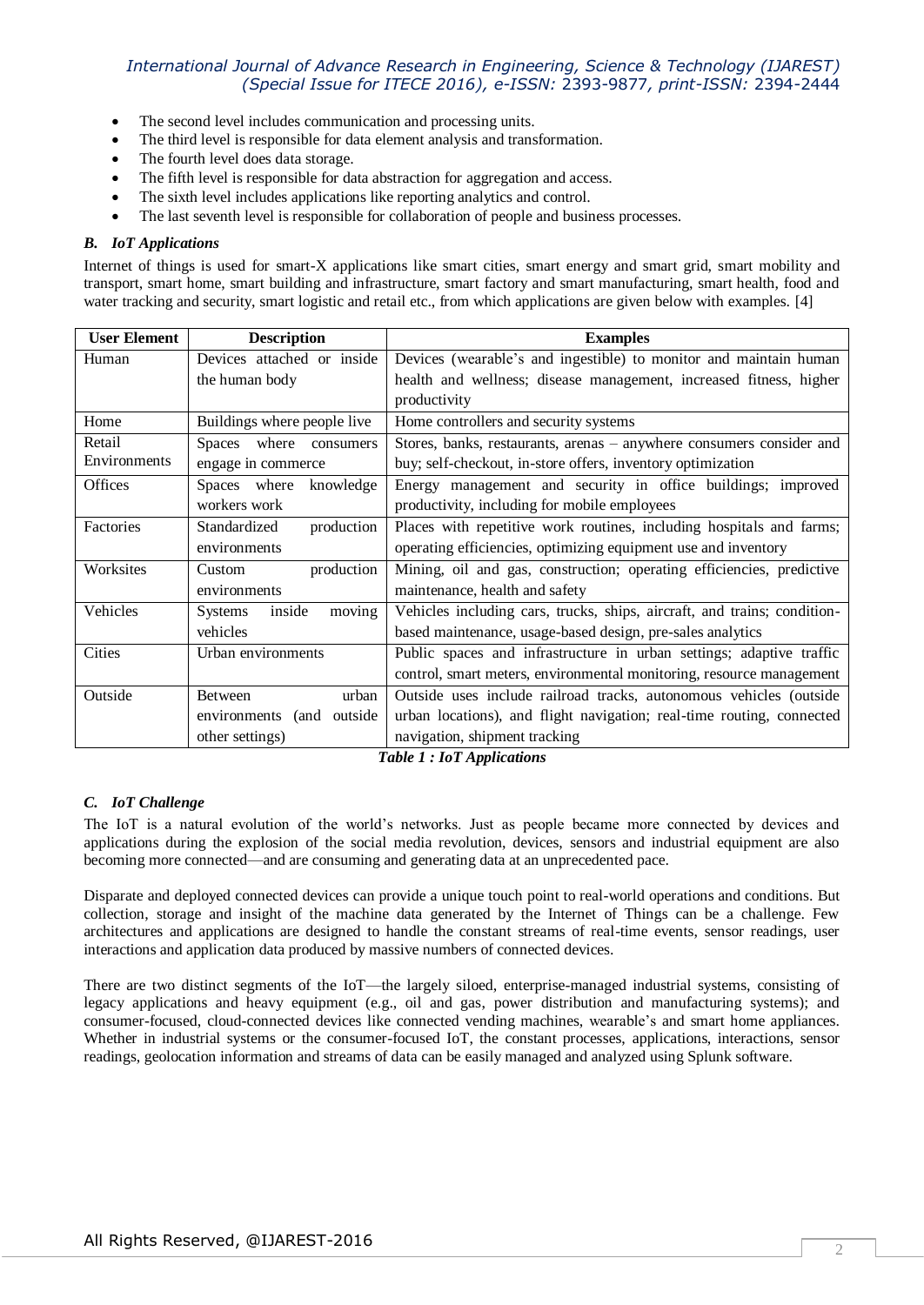#### **III. SPLUNK AT A GLANCE**

#### *A. Intoduction to Splunk*

Splunk software is a scalable and versatile platform for machine data generated by all of the devices, networks, applications and end users connected by today's networks. Use Splunk to collect, index and harness the power of the machine data generated by connected devices and machines deployed on your local network or around the world.[8]

Splunk helps to make sense of machine data. Splunk handles both the form and the semantics of machine data. It accomplishes this through a unique approach of universally indexing any machine data from across any element of the infrastructure. Splunk does this without requiring costly connectors or agents or filtering or parsing the data to load it into a database. By providing users an index of all the machine data generated by all systems and infrastructure, Splunk enables users to ask any question and find answers quickly to the most simple or strategic propositions and develop role based views and dashboards for real-time visibility and analytics for operational intelligence.



*Fig: 2 Splunk Architecture*

The Splunk architecture has mainly four components as given below:[12]

**1. Forwarder :** The Forwarder agent is installed wherever data needs to be collected directly from endpoints in real-time. It can monitor local application logfiles, capture the output of status commands on a schedule, grab performance metrics from virtual or non-virtual sources or watch the file system for configuration, permissions and attribute changes. Forwarders come in two flavors.

 The **Universal Forwarder** is a lightweight agent, which just can forward data to an indexer or another forwarder (intermediate forwarding)

 The **Heavy Forwarder** has a smaller footprint than a Splunk indexer but retains most of the capability, except that it lacks the ability to perform distributed searches. Unlike the universal forwarder, a heavy forwarder parses data before forwarding it and can route data based on criteria such as source or type of event. It can also index data locally while forwarding the data to another Splunk indexer.

- **2. Indexers:** Splunk indexers, or index servers, provide indexing capability for local and remote data and host the primary Splunk data store, as well as the Splunk Web interface. The main duty of these systems is transforming raw data into events and placing the results into a search index. The transformation process creates a constant high I/O data stream, which is written to a disk and causes high CPU utilization. When an indexer processes the data, it creates two main types of files: the rawdata file containing the original data in compressed form and the index files that point to this data. Typically, the compressed rawdata file is approximately 10% the size of the incoming, pre-indexed raw data. The associated index files range in size from approximately 10% to 110% of the rawdata file. This value is affected strongly by the number of unique terms in the data.
- **3. Search Head**: A search head is a Splunk instance configured to distribute searches to indexers, or search peers. Search heads can be either dedicated or not, depending on whether they also perform indexing (if collocated with an indexer). Dedicated search heads don't have any indexes of their own (other than the usual internal indexes). Instead, they consolidate results originating from remote search peers. Search heads are both CPU and Memory intensive.
- **4. Deployment Server**: A deployment server distributes configuration information to running instances of Splunk via a push mechanism, which is enabled through configuration. A key use case for the deployment server is to manage configuration for groups of forwarders.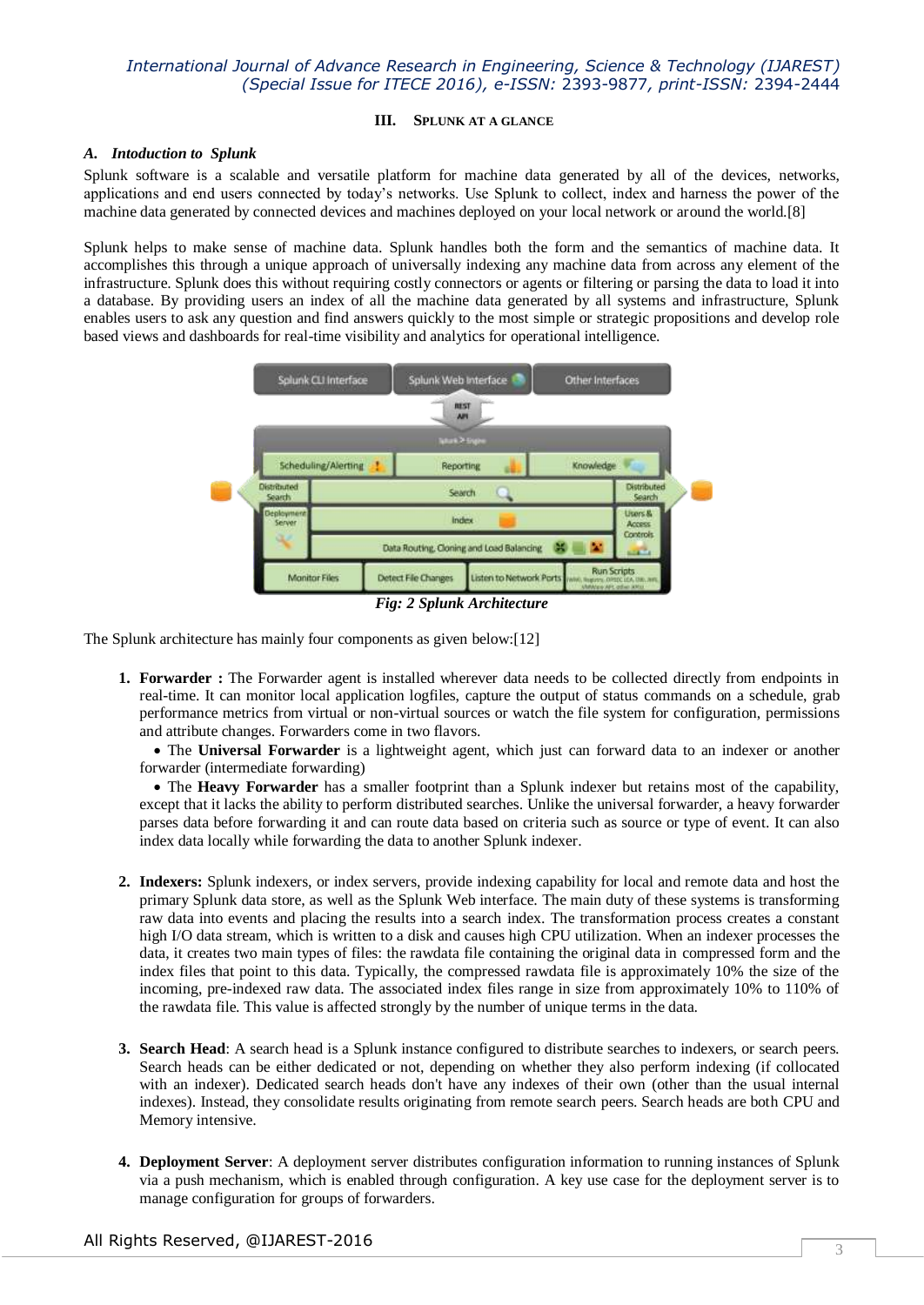#### *B. Data Movement in Splunk[12]*

Data in Splunk Enterprise transitions through several phases, as it moves along the data pipeline from its origin in sources such as log files and network feeds to its transformation into searchable events that encapsulate valuable knowledge. The **data pipeline** includes these following segments:



*Fig: 3 how data move through splunk*

- **1. Input:** In the input segment, Splunk Enterprise consumes data. It acquires the raw data stream from its source, breaks it into 64K blocks, and annotates each block with some metadata keys. The keys apply to the entire input source overall. They include the host, source, and source type of the data. The keys can also include values that are used internally by Splunk Enterprise, such as the character encoding of the data stream, and values that control later processing of the data, such as the index into which the events should be stored.During this phase, Splunk Enterprise does not look at the contents of the data stream, so the keys apply to the entire source, not to individual events. In fact, at this point, Splunk Enterprise has no notion of individual events at all, only of a stream of data with certain global properties.
- **2. Parsing:** During the parsing segment, Splunk Enterprise examines, analyzes, and transforms the data. This is also known asevent processing. During this phase, Splunk Enterprise breaks the data stream into individual events. The parsing phase has many sub-phases:
	- Breaking the stream of data into individual lines.
	- Identifying, parsing, and setting timestamps.
	- Annotating individual events with metadata copied from the source-wide keys.
	- Transforming event data and metadata according to Splunk Enterprise regex transform rules.
- **3. Indexing**: During indexing, Splunk Enterprise takes the parsed events and writes them to the index on disk. It writes both compressed raw data and the corresponding index files.For brevity, parsing and indexing are often referred together as the indexing process. At a high level, that's fine. But when you need to look more closely at the actual processing of data, it can be important to consider the two segments individually.
- **4. Search:** Splunk Enterprise's search function manages all aspects of how the user sees and uses the indexed data, including interactive and scheduled searches, reports and charts, dashboards, and alerts. As part of its search function, Splunk Enterprise stores user-created knowledge objects, such as saved searches, event types, views, and field extractions.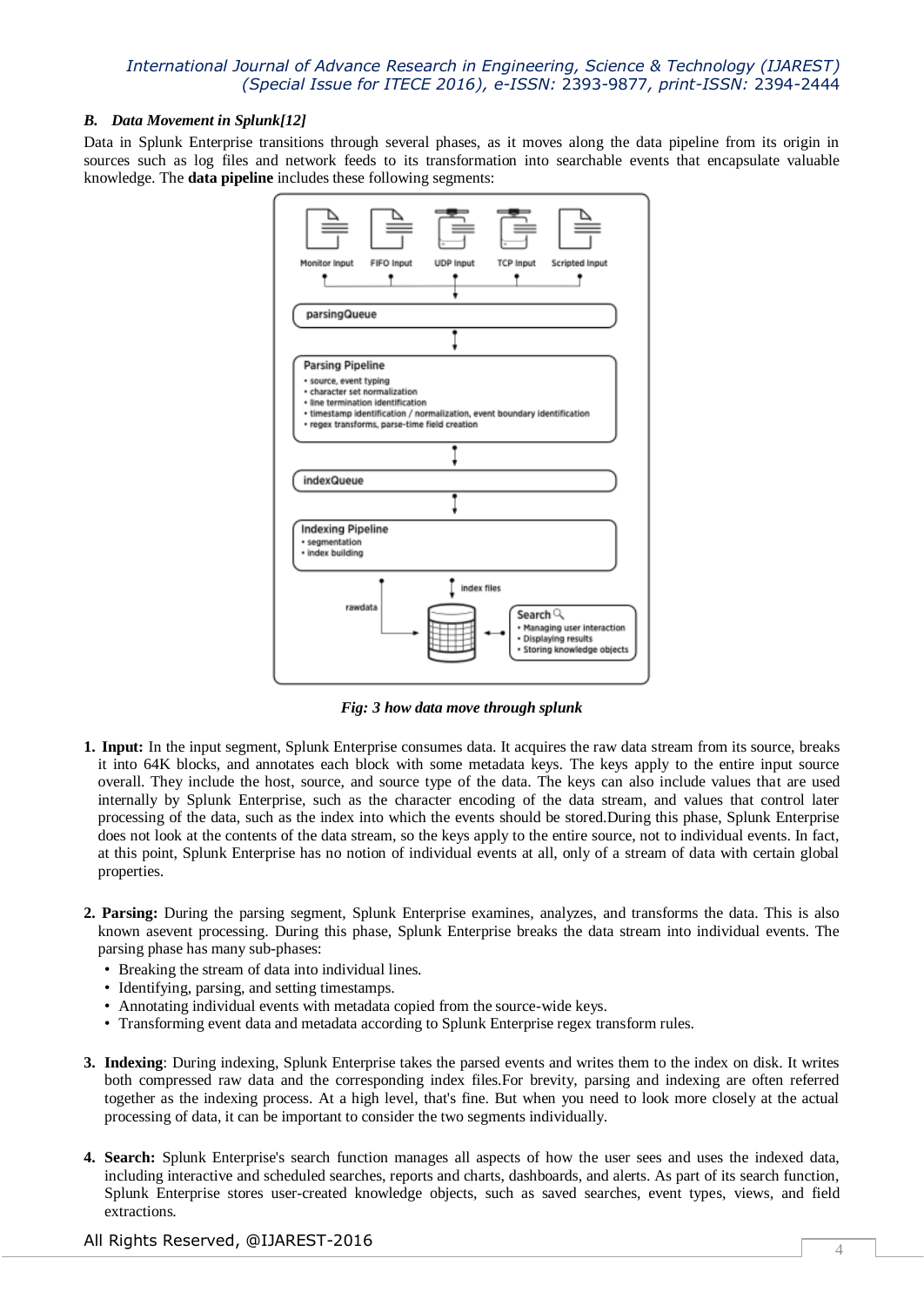## *C. Splunk for IoT[7][8]*

Disparate and deployed connected devices can provide the enterprise a unique touch point to real-world operations and conditions. But collection, storage and insight of the machine data generated by the IoT can be a challenge. Splunk software ingests, analyzes and visualizes real-time and historical machine data from any source—including industrial control systems and connected devices—enabling you to improve operations, ensure safety and compliance, perform preventative maintenance and better manage the lifecycle of assets. Use Splunk to collect, index and harness the power of the machine data generated by connected devices and machines deployed on your local network or around the world.



*Fig: 4 Internet of Things kepware diagram by Splunk*

## **1. Monitoring and Diagnostics**

Ensure that equipment in the field operates as intended. Monitor and track unplanned device or system downtime. Understand the cause of failure on a device to improve efficiency and availability. Identify outliers and issues in device production or deployment.

## **2. Security, Safety and Compliance**

Help protect mission-critical assets and industrial systems against cyber security threats. Gain visibility into system performance or set points that could put machines or people at risk, and satisfy compliance reporting requirements.

## **3. Preventative Maintenance and Asset Lifecycle Management**

Gain real-time insight into asset deployment, utilization and resource consumption. Recognize patterns and trends, and use operational data to proactively approach long-term asset management, maintenance and performance.

As businesses build and deploy connected devices, they are also deploying a new generation of commercial IoT platforms and services. These platforms and services enable device connectivity, visibility and simple provisioning and remote device management; they act as both a gateway to device operations and provide a platform for interaction with remote device operations and performance.

Splunk software enables powerful machine data analytics for the Internet of Things, and eliminates the need to build them from the ground up. Leading IoT platforms including Xively by LogMeIn, Citrix Octoblu, and AWS IoT are already integrated with Splunk software, enabling fast time to value for developers and end users.

**Splunk Integrates with Leading IoT Platforms and Services** As businesses build and deploy connected devices, they are also deploying a new generation of commercial IoT platforms and services. These platforms and services enable device connectivity, visibility and simple provisioning and remote device management; they act as both a gateway to device operations and provide a platform for interaction with remote device operations and performance.

Splunk software enables powerful machine data analytics for the Internet of Things, and eliminates the need to build them from the ground up. IoT platform providers are already integrating Splunk technology with their platforms and making Spunk's platform for operational intelligence available to their own customers.

## **Use Cases for the Consumer & Emerging Industrial IoT**

Device data can be used to gain unique business insight. Customers are already using Splunk software to analyze data from devices already in users' hands. Real-time access to data from connected products provides unprecedented intelligence into consumer behavior and allows businesses to provide proactive services to customers.

As the number of connected vending machines and product dispensers grows, businesses can adopt digital intelligence strategies to better understand user preferences and activities. Splunk customers like Coca-Cola are on the leading edge of understanding how real-time insight into these processes adds value to a business analytics strategy. Additionally, as devices are connected, manufacturers and service providers can harvest valuable information on field performance and user interaction. They can proactively service and update the products before the customer is even aware of any issues.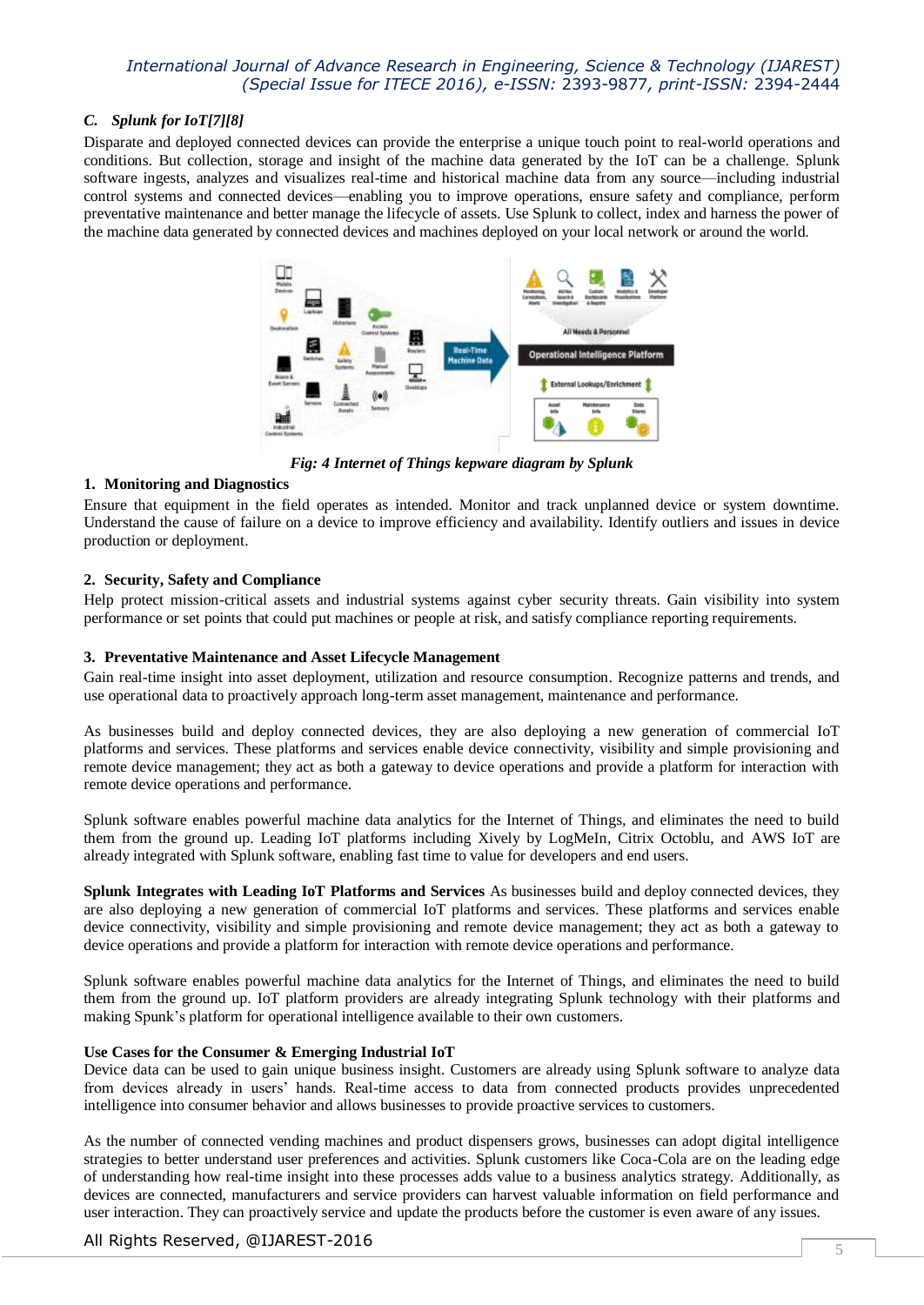#### *D. Example of IoT with Splunk[9]*

#### **Monitor your own Smart Home – three top tips from Splunk**

One of the great things at Splunk is that there are so many devices you can collect data from and make something meaningful out of.

**1. Splunk the postbox:** How does it work? built an infrared photo sensor into the postbox that gets activated if someone drops in a letter. This sensor sends a signal to HomeMatic server and from there we can collect the data via RestAPI easily into Splunk for reporting. However it's not just reporting on what days and times we gets post. Thanks to the Splunk Mobile App we can access those dashboards on our iPad and iPhone when we would travel.



Postbox infrared sensor built into the postbox

#### **2. Apple Push Notifications:**

Set up an alert if a letter drops into the postbox, and the Splunk Alert is pushed directly via the Splunk App to his screen. That push notification is also displayed on our iWatch.



Splunk Push Alert on iOS Splunk Alert on a iWatch

## **3. Your Smart Home on one dashboard:**

We can also monitor our home heating system, warm water solar system and measuring the energy consumption of our house.



SmartHome Dashboard